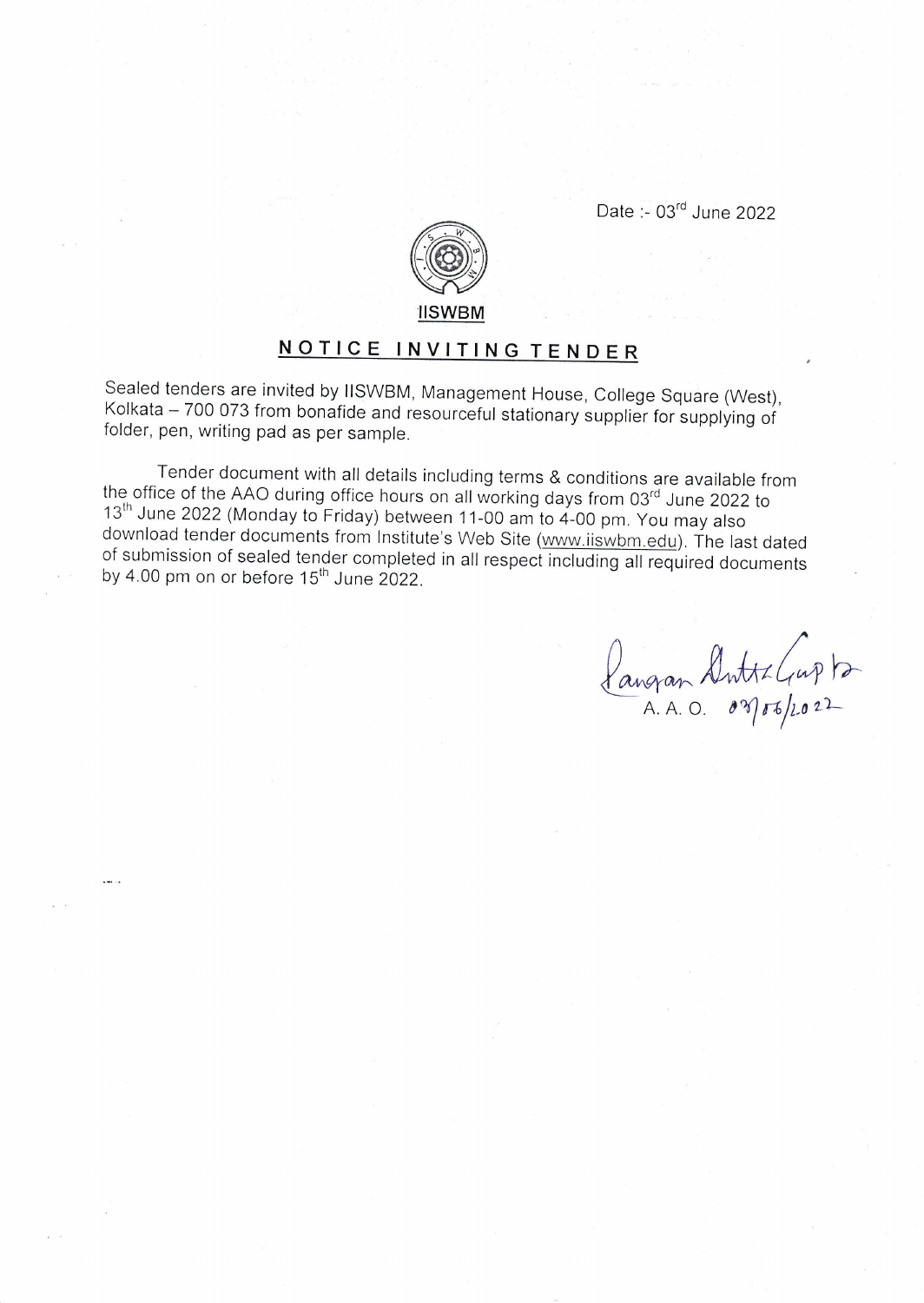Date :- 03<sup>rd</sup> June 2022



## NOTICE INVITING TENDER

Sealed tenders are invited by IISWBM, Management House, College Square (West), Kolkata – 700 073 from bonafied and resourceful stationary supplier for supplying of folder, pen, writing pad. Details are given below :-

|  | Available date for Tender Documents<br>From 03rd June 2022 to 13th June 2022<br>(Monday to Friday) between 11-00 am to 4-00<br>pm | <b>Submission of Tender Documents</b><br>By 4-00 pm on or before 15 <sup>th</sup> June 2022. |
|--|-----------------------------------------------------------------------------------------------------------------------------------|----------------------------------------------------------------------------------------------|
|--|-----------------------------------------------------------------------------------------------------------------------------------|----------------------------------------------------------------------------------------------|

(Monday to Friday) from 11-00 am to 4\_00 pm. (Please contact at Store of the lnstitute) For sample Inspection date and time : 03<sup>rd</sup> June 2022 to 14<sup>th</sup> June 2022

Opening of Tender Documents: 16<sup>th</sup> June 2022 at 12.30 pm

Total Quantity ; Folder : 350 Nos. as per sample, pen : 350 Nos. Link glycer 10X Writing Pad : 350 Nos. as per sample

Time of supply : within 07 days from the date of issue of work order.

Institute takes no responsibility for delay / loss or non-receipt of Tender Documents sent<br>by post and reserves the right to reject any or all Tender without assigning any reasons<br>whatsoever.

Application should be submitted alongwith self attested copies of following documents:-<br>1. Trade Licence, 2. Latest I.T. return, 3. PAN Card, 4. GST Certificate, 5. Working<br>experience certificates etc.

langan Sutta Casto  $A. A. O.$   $a \sqrt[3]{\frac{6}{2022}}$